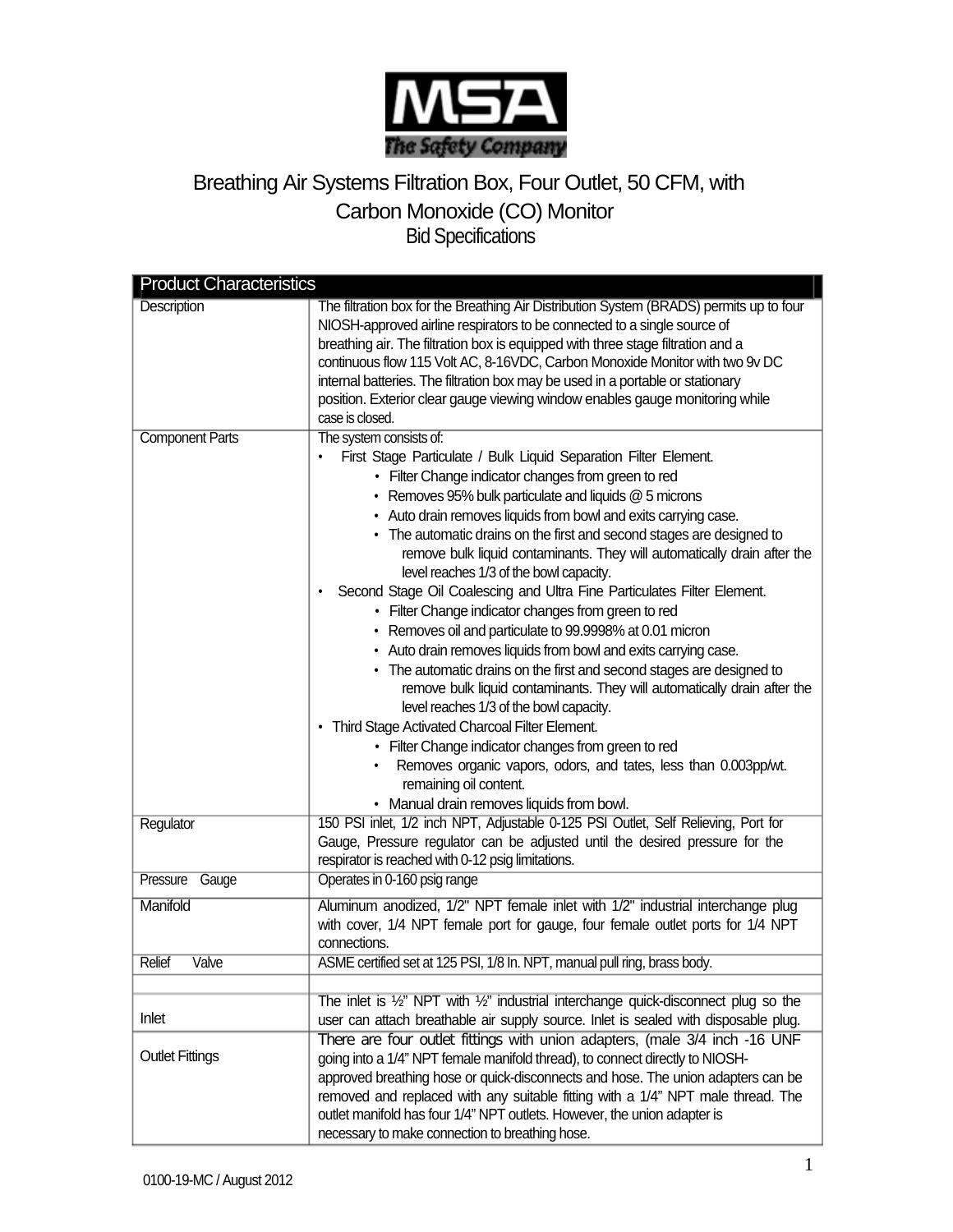| <b>Sockets</b> | Units can be ordered with aluminum Snap-Tite quick-disconnect sockets, steel            |
|----------------|-----------------------------------------------------------------------------------------|
|                | Foster quick-disconnect sockets, and brass Hansen quick-disconnect sockets. (See        |
|                | parts list).                                                                            |
| CO Monitor     | Mounted inside the Cover. Adjustable Flow Meter 0-500 cc/minute to control Sample       |
|                | flow to Monitor. The Carbon Monoxide Monitor continuously indicates the CO in the       |
|                | breathing air flowing to the respirators. The monitor operates on 115 VAC and has two 9 |
|                | VDC batteries that provide a required bias voltage to the CO sensor and power the       |
|                | monitor in the event of an AC power failure.                                            |

| Specifications               |                                  |
|------------------------------|----------------------------------|
| Maximum Inlet Pressure !     | 150 psi                          |
| <b>Maximum Outlet</b>        | 125 psi                          |
| Pressure                     |                                  |
| <b>Relief Value Pressure</b> | 125psi                           |
| <b>Monitor Power</b>         | 8-16 VDC or 110-120 VAC 50/60 Hz |

| <b>Physical Characteristics</b> |                                                                                                                                                                                                                                                                                                                                                                                                               |
|---------------------------------|---------------------------------------------------------------------------------------------------------------------------------------------------------------------------------------------------------------------------------------------------------------------------------------------------------------------------------------------------------------------------------------------------------------|
| <b>Size</b>                     | 23.5 x 16.75 x 8.5 (inches)                                                                                                                                                                                                                                                                                                                                                                                   |
| Weight                          | 26.4 pounds packaged                                                                                                                                                                                                                                                                                                                                                                                          |
| Case                            | Protective carrying case is constructed of durable corrosion resistant materials with<br>pressure equalization valve so the case can be opened after exposure to a change of<br>atmospheric conditions. Pelican case is green (Pantone 355C), poly blend plastic, pressure<br>equalization valve, serial number label for unit warranty, with window to read pressure<br>gauge labels identifying user items. |
| Packaging                       | Carton must be single wall C flute corrugated, with an ECT Valve of 32 or Greater<br>with identifying part number on package.                                                                                                                                                                                                                                                                                 |
| Cushioning                      | "Sealed foam" as required to protect product.                                                                                                                                                                                                                                                                                                                                                                 |
| <b>Operation Label</b>          | Located inside the cover.                                                                                                                                                                                                                                                                                                                                                                                     |
| Serial Number Label             | Located inside the cover.                                                                                                                                                                                                                                                                                                                                                                                     |
| <b>Instruction Manual</b>       | Located inside the case. Manual instructions in English, French and Spanish.                                                                                                                                                                                                                                                                                                                                  |

Breathing Air Systems Filtration Box, Four Outlet, 100 CFM, Carbon Monoxide (CO) Monitor Description (see diagram below)

- 1. Remote alarm jack 11. Dust covers
- 
- 
- 
- 5. Clear normal CO 15. CO flow sample
- 6. Normal operation indicator 16. Pressure regulator
- 7. Inlet, 1/2" NPT female inlet with 1/2" industrial 17. CO monitor interchange plug with cover 18. 115 VAC connection<br>
18. Outlet pressure gauge<br>
19. Filter change indicators
- 
- 9. 125 psi relief valve assemblies
- 
- 
- 2. Jack cover 12. First stage filter assembly<br>
3. CO audible alarm 13. Second stage filter assem
- 3. CO audible alarm 13. Second stage filter assembly<br>
4. Red high CO indicator 14. Third stage filter assembly
	- 14. Third stage filter assembly
	-
	-
	-
	-
	- 19. Filter change indicators on all three filter
- 10. Outlet connections 20. Exterior clear gage view window